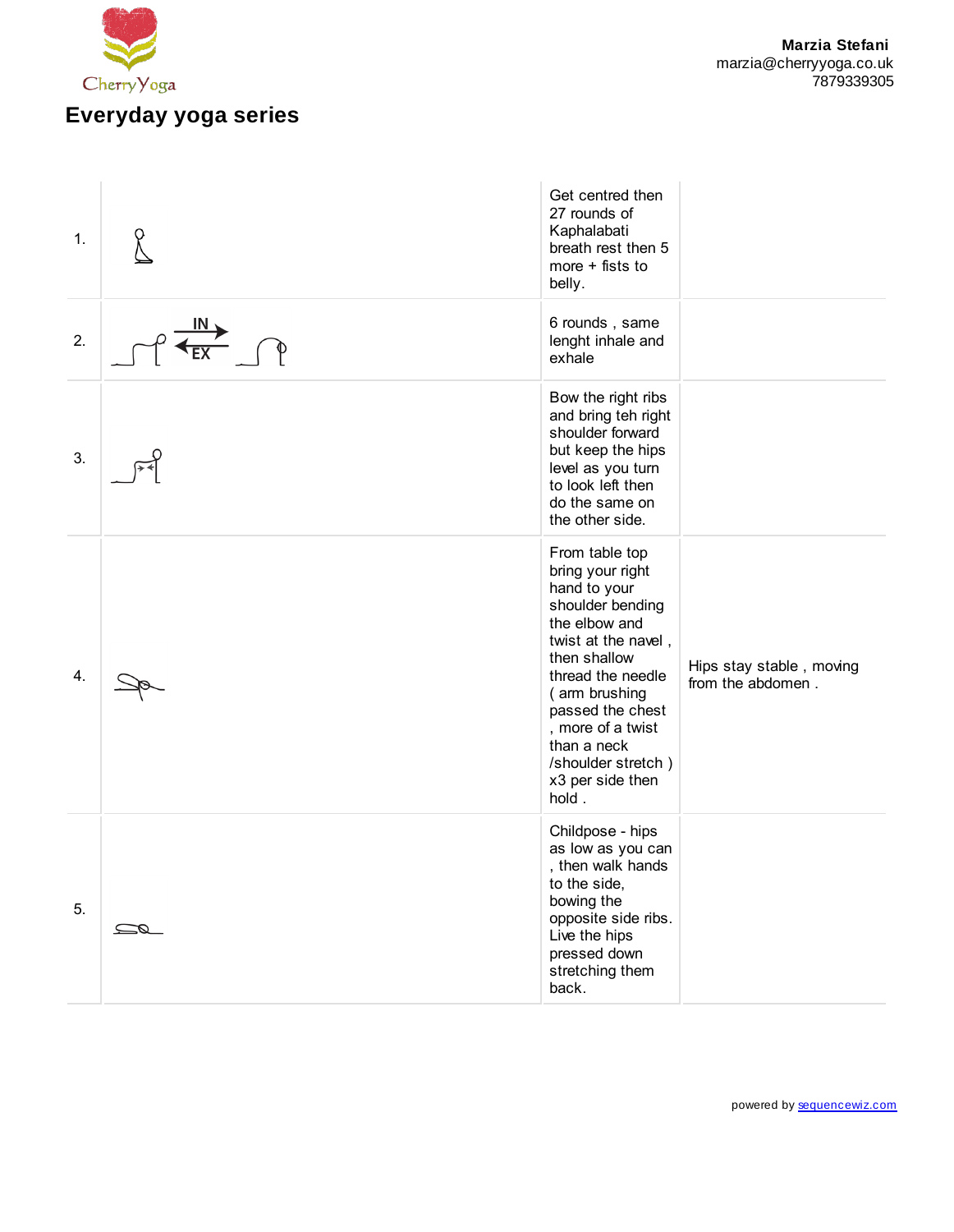

## **Everyday yoga series**

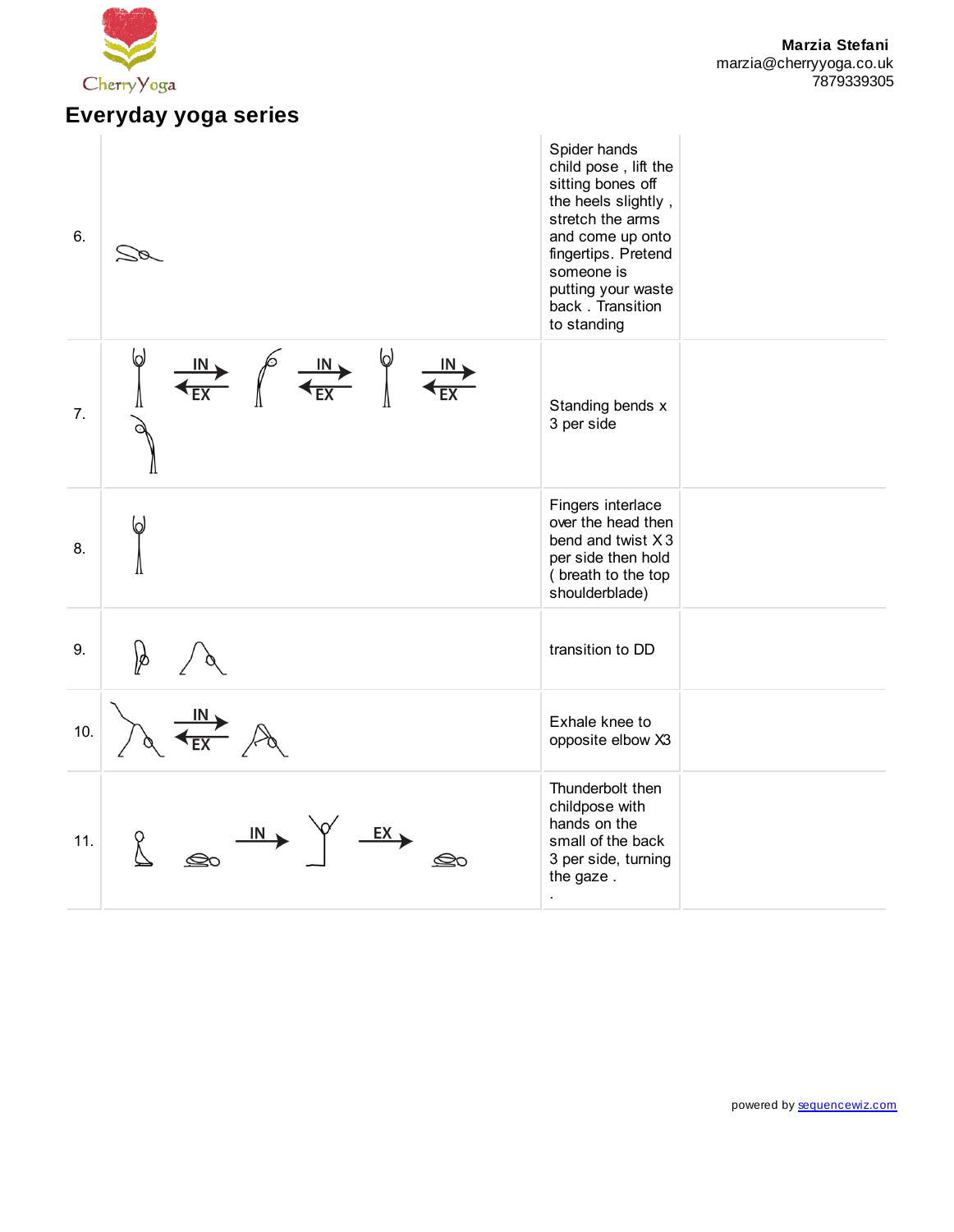

## **Everyday yoga series**